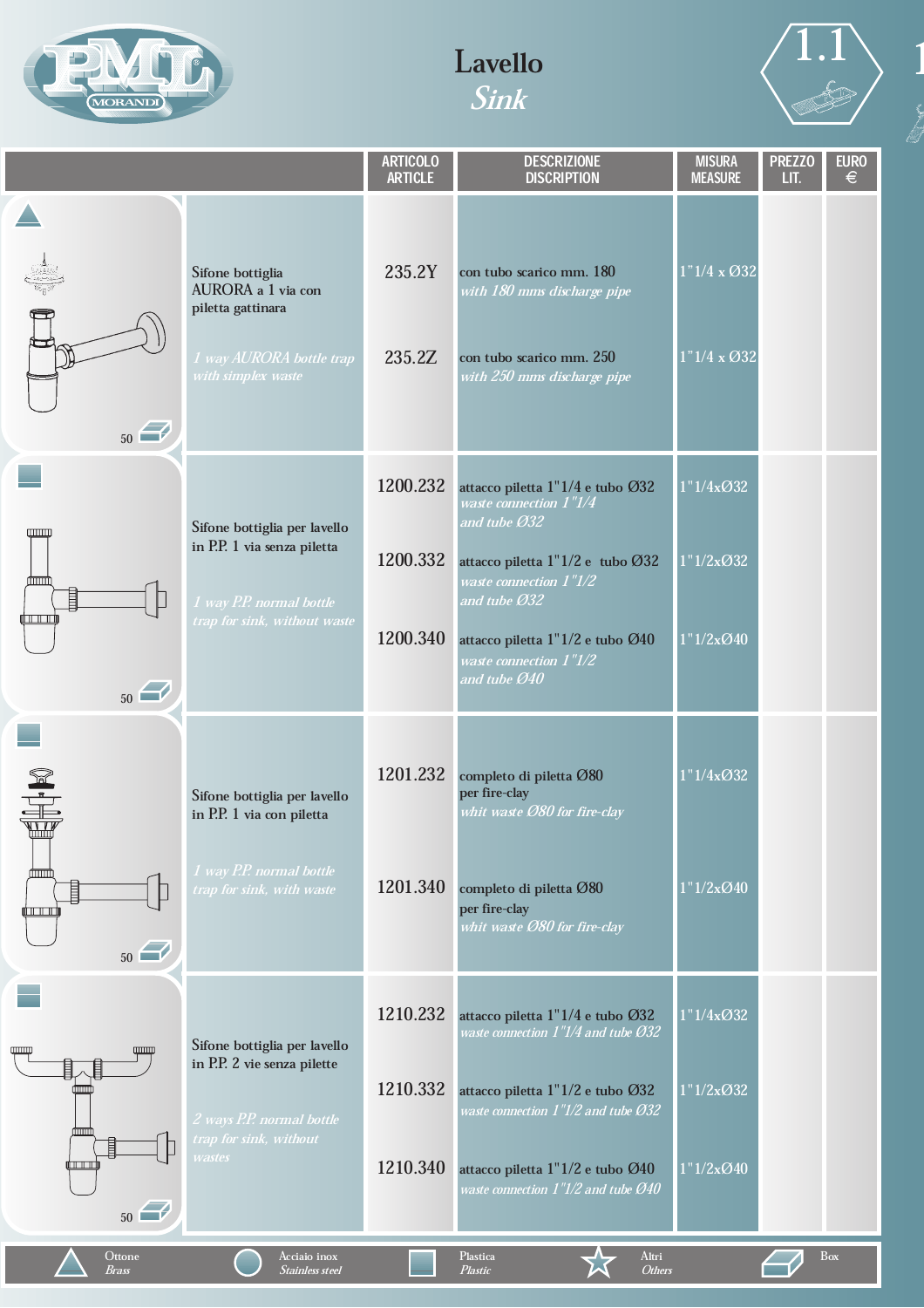

 $\mathbb{Z}$ 

# Lavello Sink



|                                                                     |                                                                                                  | <b>ARTICOLO</b><br><b>ARTICLE</b> | <b>DESCRIZIONE</b><br><b>DISCRIPTION</b>                                          | <b>MISURA</b><br><b>MEASURE</b> | <b>PREZZO</b><br>LIT. | <b>EURO</b><br>€ |
|---------------------------------------------------------------------|--------------------------------------------------------------------------------------------------|-----------------------------------|-----------------------------------------------------------------------------------|---------------------------------|-----------------------|------------------|
| $\begin{array}{c} \mathbb{R} \ \mathbb{R} \ \mathbb{H} \end{array}$ | Sifone bottiglia per lavello<br>in P.P. 2 vie con pilette                                        | 1211.232                          | con pilette Ø80x1"1/4 fire-clay<br>with wastes Ø80x1"1/4 fire-clay                | 1"1/4x@32                       |                       |                  |
| هسته<br>目<br>شتبيتين<br>50                                          | 2 ways P.P. normal bottle<br>trap for sink, with waste                                           | 1211.340                          | con pilette Ø80x1"1/2 fire-clay<br>with wastes Ø80x1"1/2 fire-clay                | 1"1/2x@40                       |                       |                  |
| EH K                                                                | Sifone gigante MOPLEN<br>a 1 via con piletta colore<br>bianco                                    | 1000.2CR                          | con canotto cromato<br>with chromed discharge pipe                                | 1"1/4xO32                       |                       |                  |
| نسست<br>眉<br>أسسستنتا<br>50                                         | 1 way MOPLEN<br>giant trap with simplex<br>waste, white colour                                   | 1000.2PL                          | con canotto plastica mm.220<br>with plastic 220mms discharge pipe                 | 1"1/4xO32                       |                       |                  |
|                                                                     |                                                                                                  |                                   | 1050.2CR c/canot.cromato e att.pil.1"1/4<br>w/chr.disc.pipe and con.waste 1"1/4   | 1"1/4xO32                       |                       |                  |
| $\text{mm}$                                                         | Sifone gigante MOPLEN<br>a 1 via senza piletta, colore<br>bianco                                 |                                   | 1050.3CR c/canot.cromato e att.pil.1"1/2<br>w/chr.disc.pipe and con.waste $1"1/2$ | 1"1/2xO32                       |                       |                  |
| <b>finnin</b><br>眉<br><u>immini</u>                                 | 1 way MOPLEN                                                                                     | 1050.2PL                          | c/can.plastica220mm e att.pil.1"1/4<br>w/plas.220mms disc.pipe con.w.1"1/4        | 1"1/4xO32                       |                       |                  |
| 50                                                                  | giant trap without simplex<br>waste, white colour                                                | 1050.3PL                          | c/can.plastica220mm e att.pil.1"1/2<br>w/plas.220mms disc.pipe con.w.1"1/2        | 1"1/2xO32                       |                       |                  |
| EH-10                                                               | Sifone gigante MOPLEN<br>a 1 via con attacco lavatrice<br>e piletta, colore bianco               | 1001.2CR                          | con canotto cromato<br>with chromed discharge pipe                                | 1"1/4xO32                       |                       |                  |
| mmm<br>苜<br>'immuni<br>50                                           | 1 way MOPLEN giant<br>trap with washing-machine<br>connection and simplex<br>waste, white colour | 1001.2PL                          | con canotto plastica mm.220<br>with plastic 220mms discharge pipe                 | 1"1/4xO32                       |                       |                  |
| Ottone<br><b>Brass</b>                                              | Acciaio inox<br>Stainless steel                                                                  |                                   | Altri<br>Plastica<br><b>Others</b><br>Plastic                                     |                                 |                       | <b>Box</b>       |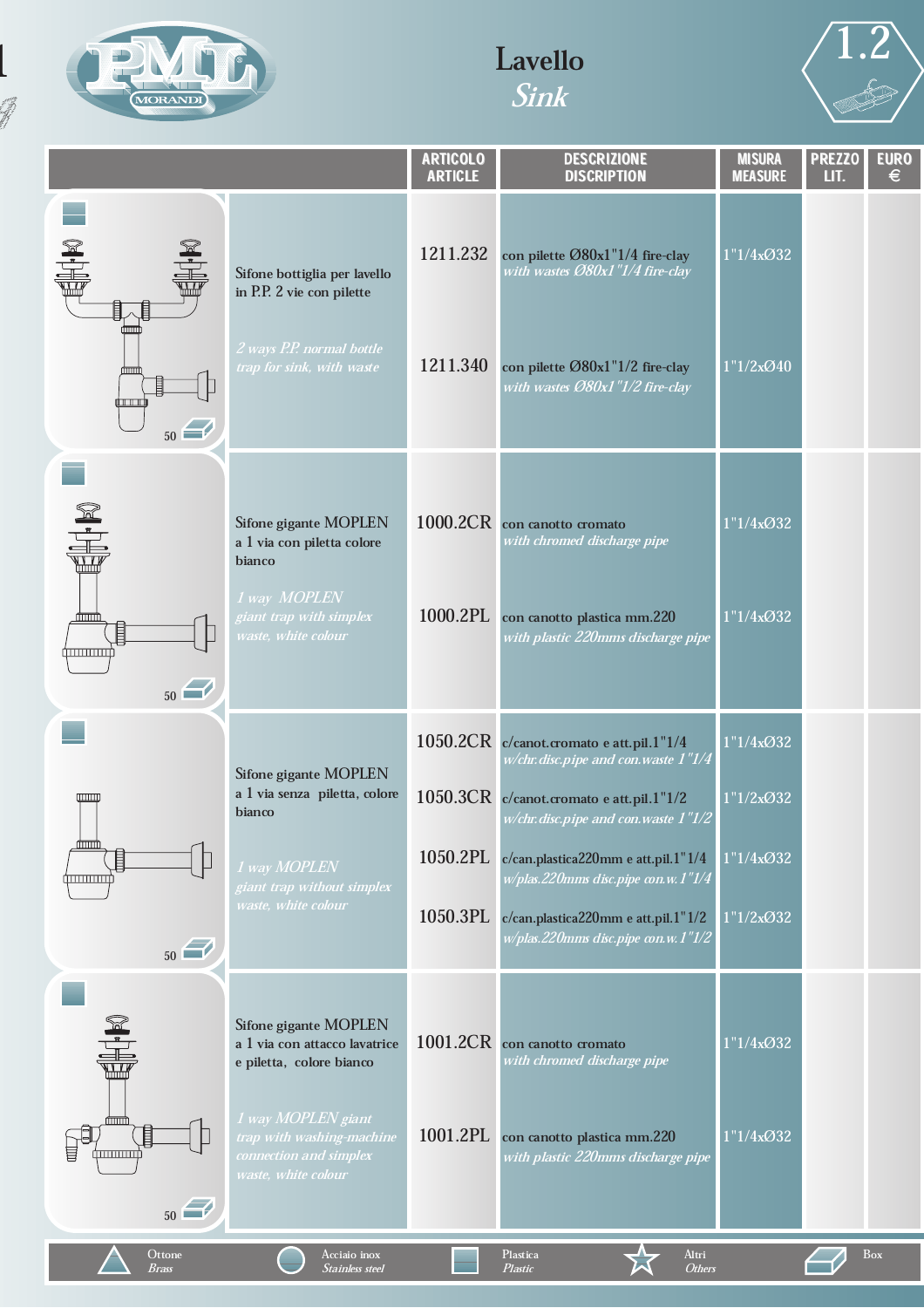





|<br>|}<br>|}

|                               |                                                                                                      | <b>ARTICOLO</b><br><b>ARTICLE</b> | <b>DESCRIZIONE</b><br><b>DISCRIPTION</b>                                                                     | <b>MISURA</b><br><b>MEASURE</b> | <b>PREZZO</b><br>LIT. | <b>EURO</b><br>€ |
|-------------------------------|------------------------------------------------------------------------------------------------------|-----------------------------------|--------------------------------------------------------------------------------------------------------------|---------------------------------|-----------------------|------------------|
|                               | Sifone gigante MOPLEN a<br>1 via con attacco lavatrice                                               |                                   | 1051.2CR c/canot.cromato e att.pil.1"1/4<br>w/chr.disc.pipe and con.waste 1"1/4 $\,$                         | 1"1/4xO32                       |                       |                  |
| (MMIL                         | senza piletta, colore bianco                                                                         |                                   | 1051.3CR c/canot.cromato e att.pil.1"1/2<br>w/chr.disc.pipe and con.waste $1^{\prime\prime}\!1\!/2$          | 1"1/2xO32                       |                       |                  |
|                               | 1 way MOPLEN giant trap<br>with washing-machine                                                      | 1051.2PL                          | c/can.plastica220mm e att.pil.1"1/4<br>w/plas.220mms disc.pipe con.w.1"1/4                                   | 1"1/4xO32                       |                       |                  |
| 50                            | connection and whitout<br>simplex waste, white colour                                                | 1051.3PL                          | $c/can$ . plastica 220mm e att. pil. $1"1/2$<br>w/plas.220mms disc.pipe con.w.1"1/2                          | 1"1/2xO32                       |                       |                  |
| EIN                           | Sifone gigante MOPLEN<br>a 2 vie con pilette, colore<br>bianco                                       | 1005.2CR                          | con canotto cromato<br>with chromed discharge pipe                                                           | 1"1/4x@32                       |                       |                  |
| <b>fmm</b><br>mm<br>mmm<br>50 | 2 ways MOPLEN giant<br>trap with simplex wastes,<br>white colour                                     | 1005.2PL                          | con canotto plastica mm.220<br>with plastic 220mms discharge pipe                                            | 1"1/4xO32                       |                       |                  |
|                               | Sifone gigante MOPLEN a<br>2 vie senza pilette, colore<br>bianco                                     |                                   | 1060.2CR c/canot.cromato e att.pil.1"1/4<br>w/chr.disc.pipe and con.waste $1\ensuremath{''}1\ensuremath{/}4$ | 1"1/4xO32                       |                       |                  |
|                               |                                                                                                      |                                   | 1060.3CR c/canot.cromato e att.pil.1"1/2<br>w/chr.disc.pipe and con.waste $1^{\prime\prime}\!1\!/2$          | 1"1/2xO32                       |                       |                  |
| <u>immin</u>                  | 2 ways MOPLEN giant<br>trap without simplex wastes                                                   | 1060.2PL                          | $c/can$ .plastica220mm e att.pil.1"1/4<br>w/plas.220mms disc.pipe con.w.1"1/4                                | 1"1/4xO32                       |                       |                  |
| <u> (mmmm)</u><br>50          | white colour                                                                                         | 1060.3PL                          | $c/can$ . plastica 220mm e att. pil. $1"1/2$<br>w/plas.220mms disc.pipe con.w.1"1/2                          | 1"1/2xO32                       |                       |                  |
|                               | Sifone gigante MOPLEN<br>a 2 vie con attacco lavatrice<br>e pilette, colore bianco                   | 1006.2CR                          | con canotto cromato<br>with chromed discharge pipe                                                           | 1"1/4xO32                       |                       |                  |
| ┉<br>血血<br>tunnun'<br>50      | 2 ways MOPLEN giant<br>trap with whashing-machi-<br>ne connection and simplex<br>waste, white colour | 1006.2PL                          | con canotto plastica mm.220<br>with plastic 220mms discharge pipe                                            | 1"1/4x@32                       |                       |                  |
| Ottone<br><b>Brass</b>        | Acciaio inox<br><b>Stainless steel</b>                                                               |                                   | Altri<br>Plastica<br>Plastic<br><b>Others</b>                                                                |                                 |                       | <b>Box</b>       |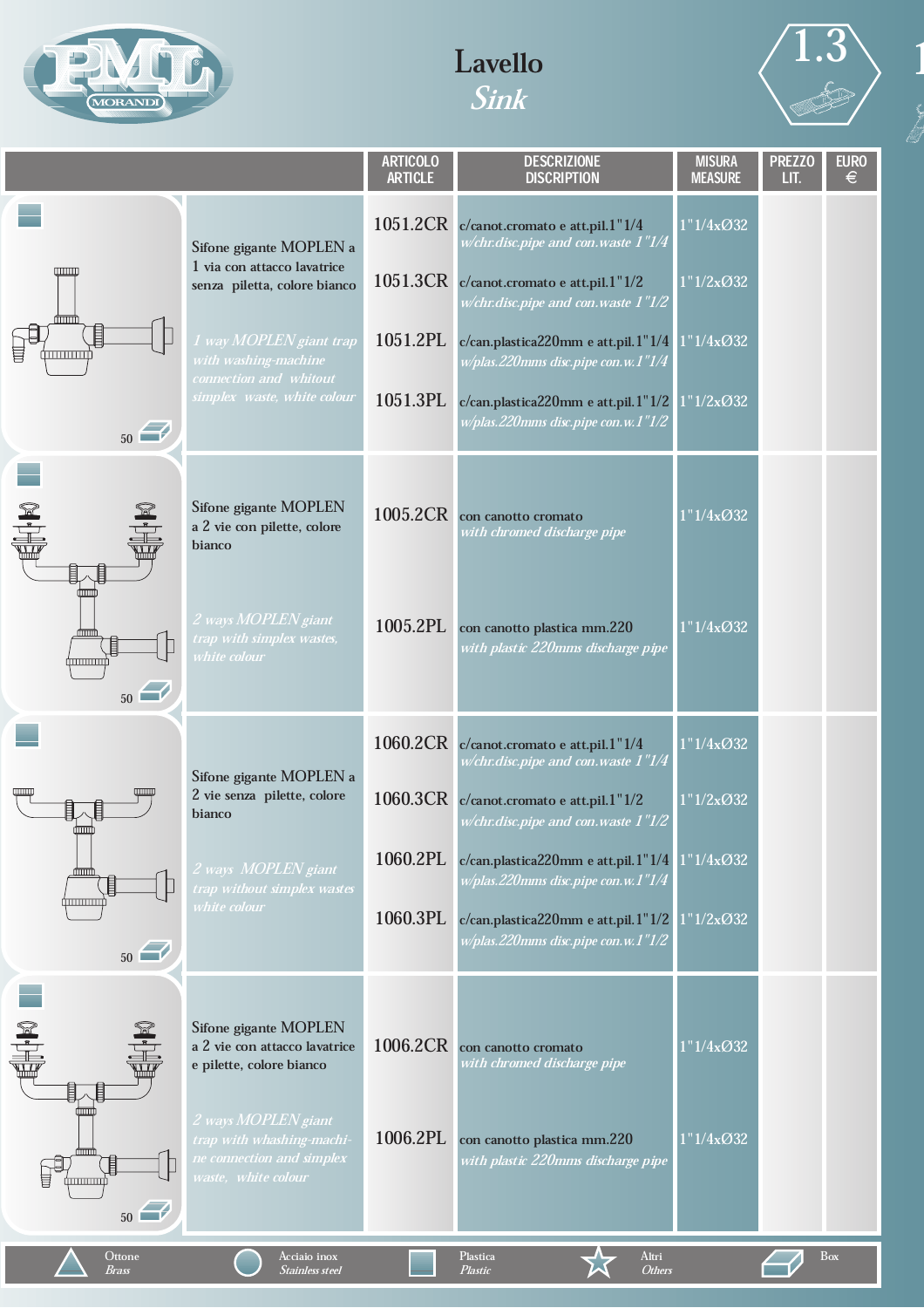

 $\mathbb{Z}$ 

# Lavello Sink



|                                                         |                                                                                                                                                  | <b>ARTICOLO</b><br><b>ARTICLE</b> | <b>DESCRIZIONE</b><br><b>DISCRIPTION</b>                                                     | <b>MISURA</b><br><b>MEASURE</b> | <b>PREZZO</b><br>LIT. | <b>EURO</b><br>$\epsilon$ |
|---------------------------------------------------------|--------------------------------------------------------------------------------------------------------------------------------------------------|-----------------------------------|----------------------------------------------------------------------------------------------|---------------------------------|-----------------------|---------------------------|
|                                                         | Sifone gigante MOPLEN a                                                                                                                          | 1061.2CR                          | c/canot.cromato e att.pil.1"1/4<br>w/chr.disc.pipe and con.waste $1^{\prime\prime}\!1\!/\!4$ | 1"1/4xO32                       |                       |                           |
| www<br>سسه<br>ŒШ                                        | 2 vie con attacco lavatrice<br>senza pilette, colore bianco                                                                                      |                                   | 1061.3CR c/canot.cromato e att.pil.1"1/2<br>w/chr.disc.pipe and con.waste $1"1/2$            | 1"1/2xO32                       |                       |                           |
| Œ<br>圓<br>昌<br>1mmmm)                                   | 2 ways MOPLEN giant<br>trap with washing-machine<br>connection and whitout                                                                       | 1061.2PL                          | c/can.plastica220mm e att.pil.1" $1/4$ 1" $1/4x$ Ø32<br>w/plas.220mms disc.pipe con.w.1"1/4  |                                 |                       |                           |
| 50                                                      | simplex waste, white colour                                                                                                                      | 1061.3PL                          | c/can.plastica220mm e att.pil.1" $1/2$ 1" $1/2x$ Ø32<br>w/plas.220mms disc.pipe con.w.1"1/2  |                                 |                       |                           |
| EHI.<br>ámmin)<br>immumi<br>50                          | Sifone gigante in<br>POLIPROPILENE a 1 via<br>con piletta, colore bianco<br>1 way PLASTIC giant trap<br>with simplex waste, white<br>colour      | 2000.3PL                          | con canotto in plastica Ø40x230<br>with Ø40x230 plastic discharge pipe                       | 1"1/2x@40                       |                       |                           |
| 0000<br>पापाप<br>úmmmú<br>50                            | Sifone gigante in<br>POLIPROPILENE a 1 via<br>senza piletta, colore bianco<br>1 way PLASTIC<br>giant trap without simplex<br>waste, white colour | 2001.3PL                          | con canotto in plastica Ø40x230<br>with Ø40x230 plastic discharge pipe                       | 1"1/2x@40                       |                       |                           |
| EHIK<br>一<br>تسست<br>頂<br><b>dponent property</b><br>50 | Sifone gigante in<br>POLIPROPILENE a 2 vie<br>con pilette, colore bianco<br>2 ways PLASTIC<br>giant trap with simplex<br>wastes, white colour    | 2002.3PL                          | con canotto in plastica Ø40x230<br>with Ø40x230 plastic discharge pipe                       | 1"1/2x@40                       |                       |                           |
| Ottone<br>Brass                                         | Acciaio inox<br><b>Stainless steel</b>                                                                                                           |                                   | Altri<br>Plastica<br><b>Others</b><br>Plastic                                                |                                 |                       | $\mathbf{Box}$            |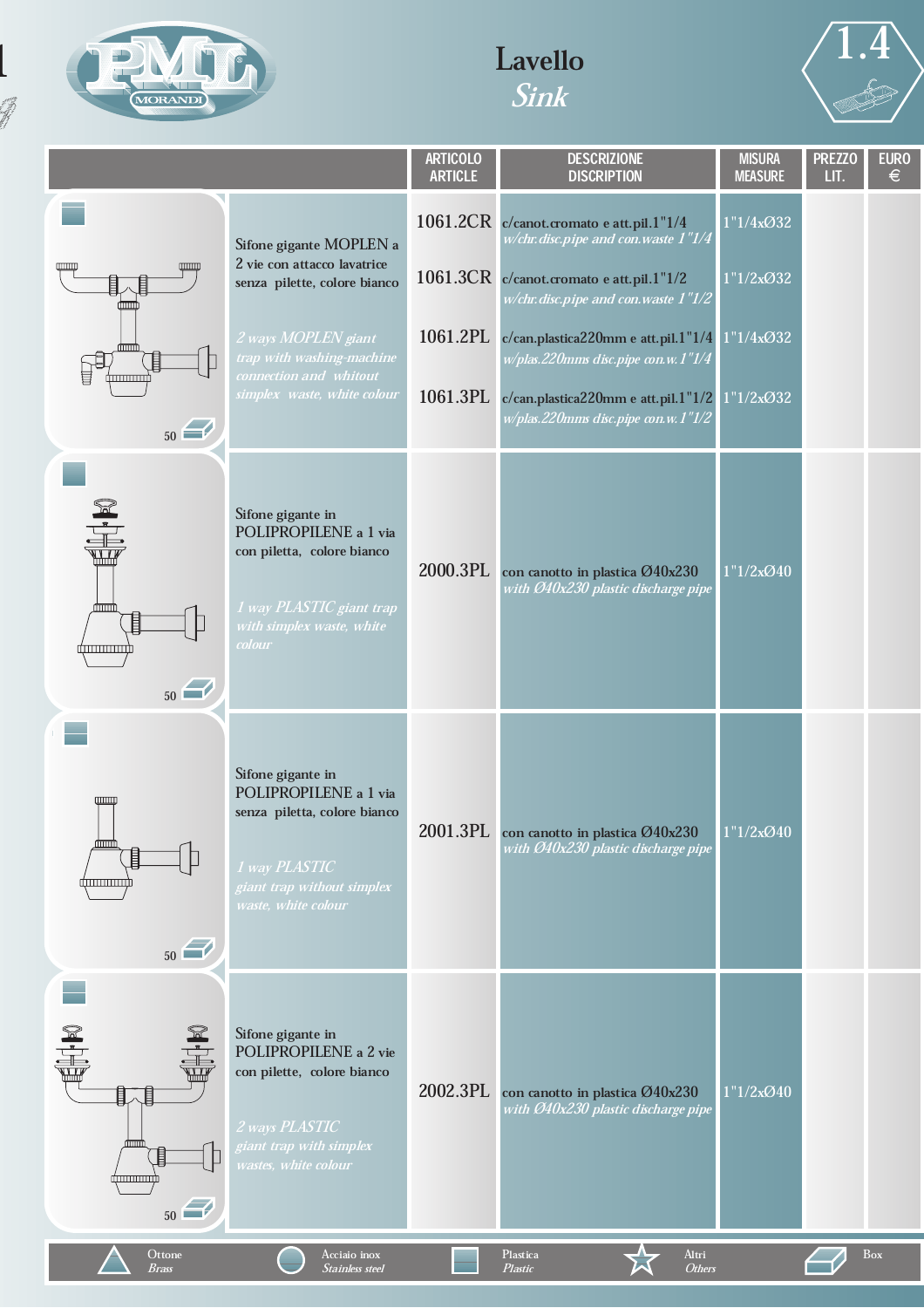





1

|                                                            |                                                                                                                                                    | <b>ARTICOLO</b><br><b>ARTICLE</b> | <b>DESCRIZIONE</b><br><b>DISCRIPTION</b>                                                                                                                                | <b>MISURA</b><br><b>MEASURE</b> | <b>PREZZO</b><br>LIT. | <b>EURO</b><br>$\in$ |
|------------------------------------------------------------|----------------------------------------------------------------------------------------------------------------------------------------------------|-----------------------------------|-------------------------------------------------------------------------------------------------------------------------------------------------------------------------|---------------------------------|-----------------------|----------------------|
| $\frac{1}{2}$<br>$\text{unm}$<br>臫<br><u>(mmmm)</u><br>50< | Sifone gigante in<br>POLIPROPILENE a 2 vie<br>senza pilette, colore bianco<br>2 ways PLASTIC<br>giant trap without simplex<br>wastes, white colour | 2003.3PL                          | con canotto in plastica Ø40x230<br>with Ø40x230 plastic discharge pipe                                                                                                  | 1"1/2x@40                       |                       |                      |
| 50                                                         | Sifone lavello TOP<br>autopulente a 1 via in<br>POLIPROPILENE,<br>colore bianco<br>TOP 1 way<br>self-cleaning PLASTIC<br>sink trap, white colour   | 2201                              | canotto di scarico in plastica<br>Ø40x100 e 4 attacchi lavatrice<br>otturabili<br>040x100 plastic discharge pipe<br>and 4 closing washing-machine<br>connections        | 1"1/2x@40                       |                       |                      |
| 50                                                         | Sifone lavello TOP<br>autopulente a 2 vie in<br>POLIPROPILENE,<br>colore bianco<br>TOP 2 ways<br>self-cleaning PLASTIC<br>sink trap, white colour  | 2202                              | canotto di scarico in plastica<br>Ø40x100 e 3 attacchi lavatrice<br>otturabili<br>Ø40x100 plastic discharge pipe<br>and 3 closing washing-machine<br><b>connections</b> | 1"1/2x@40                       |                       |                      |
| 50                                                         | Sifone lavello TOP<br>autopulente a 3 vie in<br>POLIPROPILENE,<br>colore bianco<br>TOP 3 ways<br>self-cleaning PLASTIC<br>sink trap, white colour  | 2203                              | canotto di scarico in plastica<br>Ø40x100 e 2 attacchi lavatrice<br>otturabili<br>Ø40x100 plastic discharge pipe<br>and 2 closing washing-machine<br><i>connections</i> | 1"1/2x@40                       |                       |                      |
| Ottone<br><b>Brass</b>                                     | Acciaio inox<br><b>Stainless steel</b>                                                                                                             |                                   | Plastica<br>Altri<br>Plastic<br><b>Others</b>                                                                                                                           |                                 |                       | Box                  |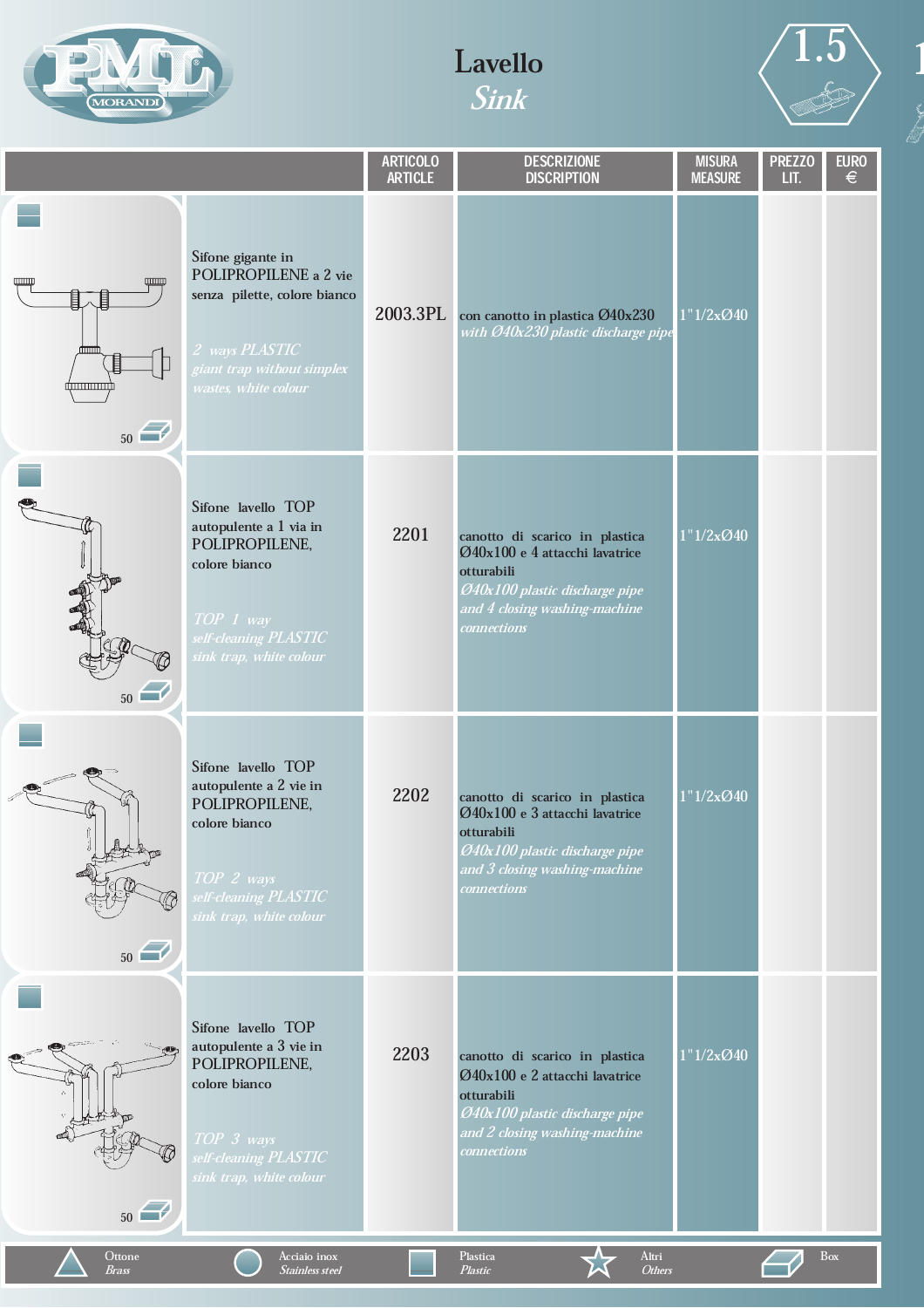

 $\mathbb{Z}$ 

# Lavello Sink



|                          |                                                                                                                                                                   | <b>ARTICOLO</b><br><b>ARTICLE</b> | <b>DESCRIZIONE</b><br><b>DISCRIPTION</b>                                                                                                                                                                                                                                                                     | <b>MISURA</b><br><b>MEASURE</b> | <b>PREZZO</b><br>LIT. | <b>EURO</b><br>$\epsilon$ |
|--------------------------|-------------------------------------------------------------------------------------------------------------------------------------------------------------------|-----------------------------------|--------------------------------------------------------------------------------------------------------------------------------------------------------------------------------------------------------------------------------------------------------------------------------------------------------------|---------------------------------|-----------------------|---------------------------|
| 50                       | Sifone lavello TOP<br>autopulente con collettore<br>verticale in<br><b>POLIPROPILENE</b><br>TOP self-cleaning trap<br>for sink with vertical<br>PLASTIC collector | 2204<br>2205                      | a 2 vie con canotto scarico Ø40x100<br>e 2 attacchi lavatrice otturabili<br>2 ways trap with Ø40x100 disc.pipe<br>and 2 closing washing-machine con.<br>a 3 vie con canotto scarico Ø40x100<br>e 2 attacchi lavatrice otturabili<br>3 ways trap with Ø40x100 disc.pipe<br>and 2 closing washing-machine con. | 1"1/2x040<br>1"1/2x@40          |                       |                           |
| 44<br>0000               | Sifone per lavello<br>autopulente a 1 via in<br><b>POLIPROPILENE</b>                                                                                              | 2206                              | senza piletta con canotto scarico<br>plastica Ø40x230<br>without waste with Ø40x230 plastic<br>discharge pipe                                                                                                                                                                                                | 1"1/2x@40                       |                       |                           |
| 00000<br>50              | 1 way self-cleaning<br>PLASTIC trap for sink                                                                                                                      | 2208                              | con piletta e canotto di scarico in<br>plastica Ø40x230<br>with waste and Ø40x230 plastic<br>discharge pipe                                                                                                                                                                                                  | 1"1/2x@40                       |                       |                           |
| 0000<br><b>TOOL</b><br>圁 | Sifone per lavello<br>autopulente a 2 vie in<br><b>POLIPROPILENE</b>                                                                                              | 2210                              | senza pilette con canotto scarico<br>plastica Ø40x230<br>without wastes with Ø40x230<br>plastic discharge pipe                                                                                                                                                                                               | 1"1/2x@40                       |                       |                           |
| 0000<br>1000<br>50       | 2 ways self-cleaning<br>PLASTIC trap for sink                                                                                                                     | 2212                              | con pilette e canotto di scarico in<br>plastica Ø40x230<br>with wastes and Ø40x230 plastic<br>discharge pipe                                                                                                                                                                                                 | 1"1/2xØ40                       |                       |                           |
|                          |                                                                                                                                                                   | 2004.2CP                          | combinazione con pilette<br>set with wastes                                                                                                                                                                                                                                                                  | 1"1/4                           |                       |                           |
| N<br>U                   | Combinazione doppia per<br>sifone gigante a 2 vie in<br>P.P. e MOPLEN                                                                                             | 2004.3CP                          | combinazione con pilette<br>set with wastes                                                                                                                                                                                                                                                                  | 1"1/2                           |                       |                           |
| 00000                    | P.P. e MOPLEN<br>double set for 2 ways                                                                                                                            | 2004.2SP                          | combinazione senza pilette<br>set without wastes                                                                                                                                                                                                                                                             | 1"1/4                           |                       |                           |
| 50                       | giant trap                                                                                                                                                        | 2004.3SP                          | combinazione senza pilette<br>set without wastes                                                                                                                                                                                                                                                             | 1"1/2                           |                       |                           |
| Ottone<br><b>Brass</b>   | Acciaio inox<br>Stainless steel                                                                                                                                   |                                   | Altri<br>Plastica<br><b>Others</b><br>Plastic                                                                                                                                                                                                                                                                |                                 |                       | Box                       |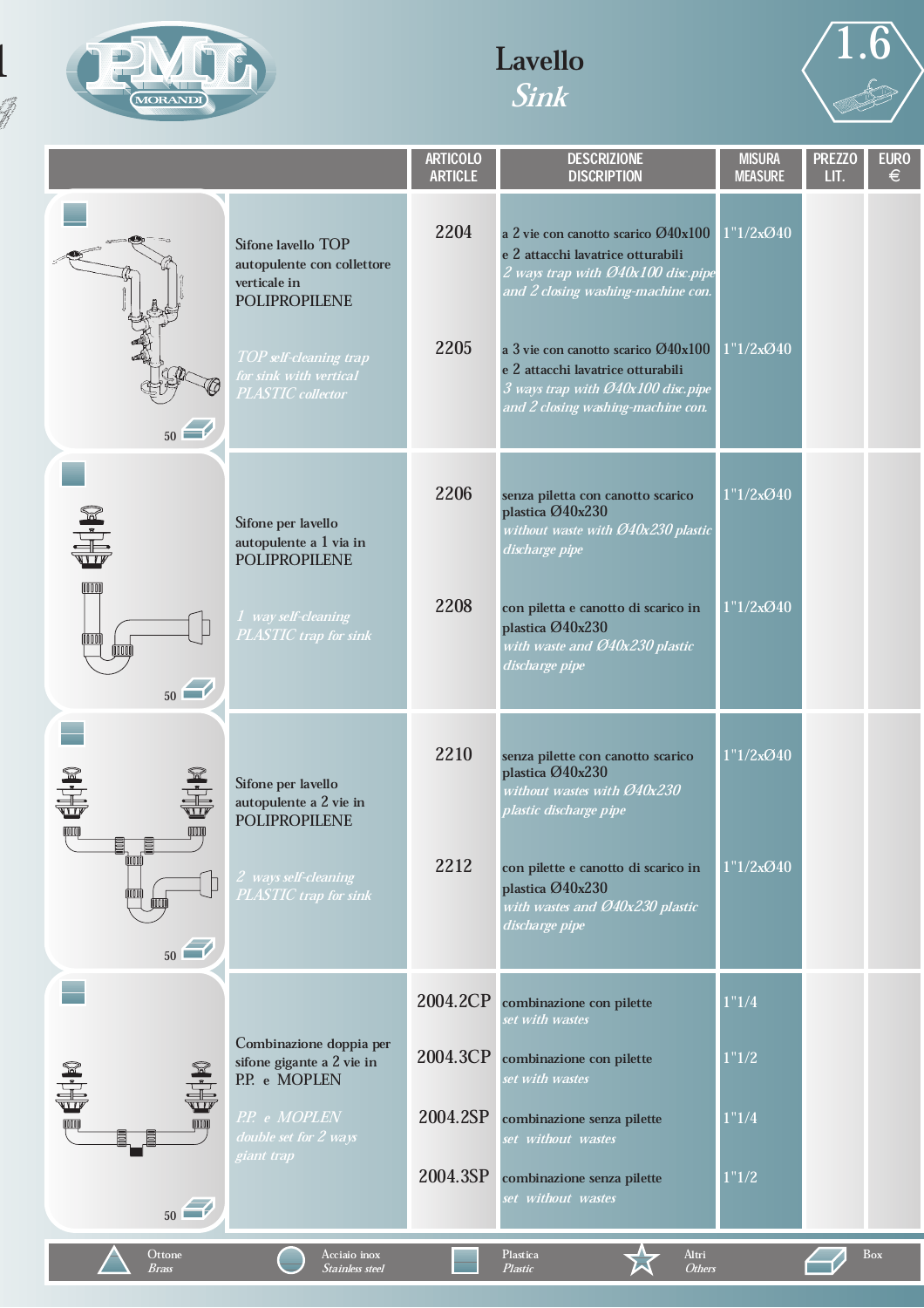





|<br>|}<br>|}

|                        |                                                                                                                                                                                         | <b>ARTICOLO</b><br><b>ARTICLE</b> | <b>DESCRIZIONE</b><br><b>DISCRIPTION</b>                                                                                                                                                                                                                                                                                                                                       | <b>MISURA</b><br><b>MEASURE</b>     | <b>PREZZO</b><br>LIT. | <b>EURO</b><br>$\epsilon$ |
|------------------------|-----------------------------------------------------------------------------------------------------------------------------------------------------------------------------------------|-----------------------------------|--------------------------------------------------------------------------------------------------------------------------------------------------------------------------------------------------------------------------------------------------------------------------------------------------------------------------------------------------------------------------------|-------------------------------------|-----------------------|---------------------------|
| 3<br>- 400             | Prolunghe per sifoni<br>giganti in MOPLEN<br>e POLIPROPILENE<br>con dado e guarnizione<br><b>MOPLEN</b> and <b>PLASTIC</b><br>extentions for giant traps<br>with nut and conical gasket | 2009.2<br>2009.3<br>2010.2        | prolunga semplice con guarniz.<br>$e$ dado $O$ 32x165<br>simple extention $\mathcal{O}32x165$ with nut<br>and gasket<br>prolunga semplice con guarniz.<br>e dado Ø40x230<br>simple extention $O\!\!\!\!A0x230$ with nut<br>and gasket<br>prolunga con attacco lavatrice con<br>guarnizione e dado Ø32x90<br>extention with washing-machine<br>conn. Ø32x90 with gasket and nut | 1"1/4x@32<br>1"1/2x@40<br>1"1/4x@32 |                       |                           |
| 50                     |                                                                                                                                                                                         | 2010.3                            | prolunga con attacco lavatrice con<br>guarnizione e dado Ø40x90<br>extention with washing-machine<br>conn. Ø40x90 with gasket and nut                                                                                                                                                                                                                                          | 1"1/2x@40                           |                       |                           |
| 50                     | Pilettone per lavello inox<br>senza troppo pieno<br>Big waste for steel sinks<br>without overflow                                                                                       | 2007                              | pilettone in PP bianco, tappo a<br>maniglia<br>white PP big waste, plug with handle                                                                                                                                                                                                                                                                                            | 1"1/2x@70                           |                       |                           |
| 50                     | Pilettone per lavelli inox<br>con troppo pieno flessibile<br>in POLIPROPILENE<br>PLASTIC Big waste for<br>steel sinks with flexible<br>overflow                                         | 2008                              | pilettone completo con tappo a<br>maniglia<br>complete big waste, plug with handle                                                                                                                                                                                                                                                                                             | 1"1/2                               |                       |                           |
| 50                     | Pilettone per lavelli inox<br>con troppo pieno tipo<br>rigido in MOPLEN<br><b>MOPLEN</b> Big waste for<br>steel sinks with overflow                                                     | 2008.MP                           | pilettone completo con tappo a<br>maniglia<br>complete big waste, plug with handle                                                                                                                                                                                                                                                                                             | 1"1/2                               |                       |                           |
| Ottone<br><b>Brass</b> | Acciaio inox<br>Stainless steel                                                                                                                                                         |                                   | Altri<br>Plastica<br><b>Others</b><br>Plastic                                                                                                                                                                                                                                                                                                                                  |                                     |                       | Box                       |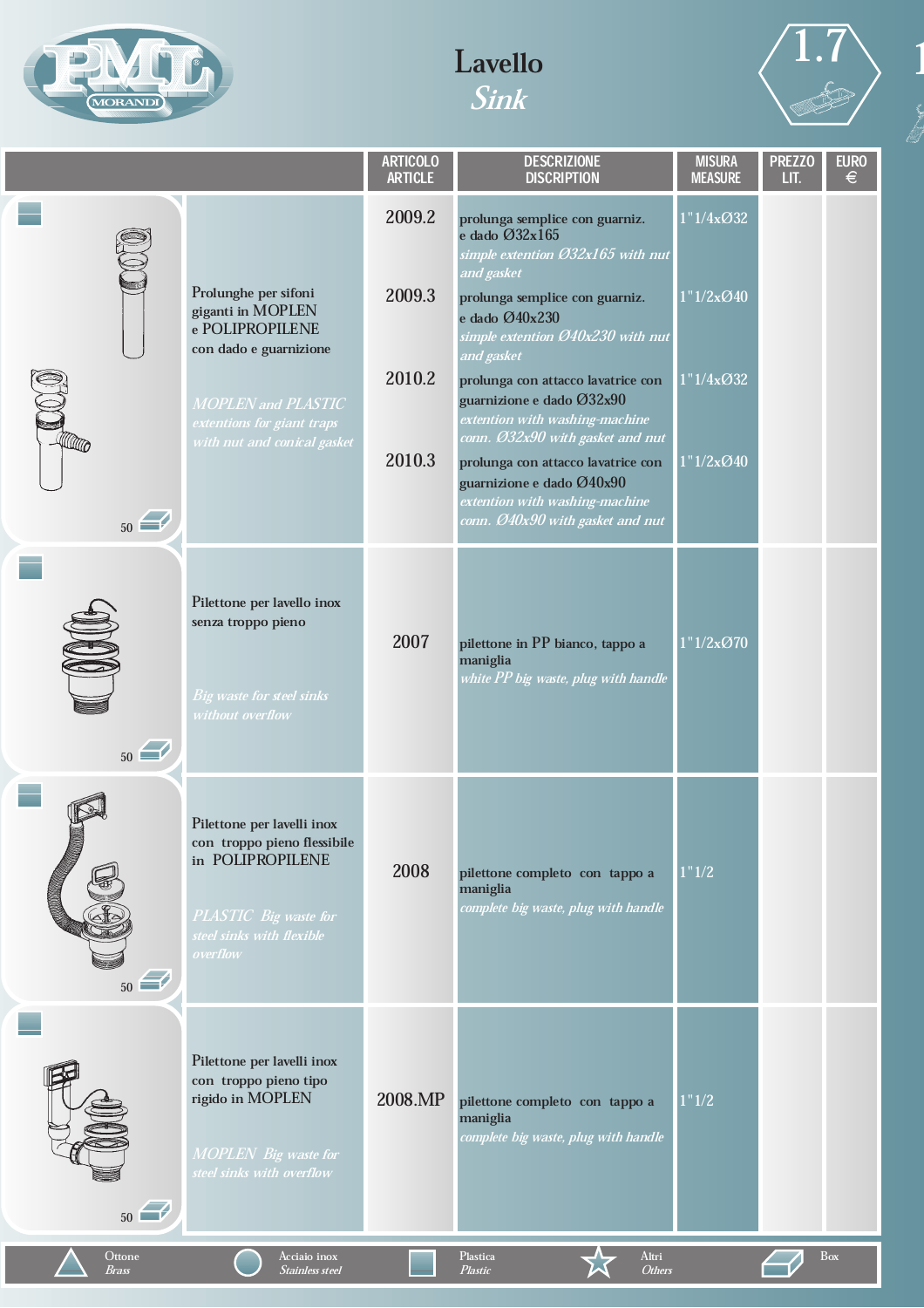

 $\mathbb{Z}$ 

# Lavello Sink



|                                |                                                                                                                                                             | <b>ARTICOLO</b><br><b>ARTICLE</b> | <b>DESCRIZIONE</b><br><b>DISCRIPTION</b>                                                                                                          | <b>MISURA</b><br><b>MEASURE</b> | <b>PREZZO</b><br>LIT. | <b>EURO</b><br>$\epsilon$ |
|--------------------------------|-------------------------------------------------------------------------------------------------------------------------------------------------------------|-----------------------------------|---------------------------------------------------------------------------------------------------------------------------------------------------|---------------------------------|-----------------------|---------------------------|
| <b>MANITE AND</b><br>50        | Piletta gigante in PP per<br>lavello con foro Ø90<br>(3"1/2)<br>e scarico filettato 1"1/2<br>090 (3"1/2) simplex PP<br>waste for sink, with outlet<br>1"1/2 | 2140<br>2141                      | flangia e cestello in acciaio inox 18/8   1"1/2<br>simplex with inox 18/8 grill<br>flangia e cestello in PP bianca<br>simplex with white PP grill | 1"1/2                           |                       |                           |
| $\Box$<br>mn m                 | Piletta gigante in PP<br>CTP per lavello con foro<br>Ø90 (3"1/2) e scarico<br>filettato 1"1/2                                                               | 2142                              | flangia e cestello acciaio inox 18/8<br>simplex with inox 18/8 grill                                                                              | 1"1/2                           |                       |                           |
| <b>SAN HENDER HENDER</b><br>25 | $O(90)$ (3"1/2) simplex PP<br>waste for sink with overl-<br>fow and outlet 1"1/2                                                                            | 2143                              | flangia e cestello PP bianca<br>simplex with white PP grill                                                                                       | 1"1/2                           |                       |                           |
|                                | Pilettone sifoide lavello<br>senza dado e codolo                                                                                                            | 400.2S                            | con troppo pieno<br>with overflow                                                                                                                 | 1"1/4                           |                       |                           |
| 50                             | Sink big waste without<br>nut and tang                                                                                                                      | 407.2S                            | senza troppo pieno<br>without overflow                                                                                                            | 1"1/4                           |                       |                           |
|                                | Pilettone sifoide lavello<br>con codolo diritto mm.35                                                                                                       | 400.2.35                          | con troppo pieno e codolo mm35<br>with overflow and 35mms tang                                                                                    | 1"1/4                           |                       |                           |
| 50                             | Sink big waste with<br>straight tang, 35mms long                                                                                                            | 407.2.35                          | senza trop.pieno e codolo mm35<br>without overflow and 35mms tang                                                                                 | 1"1/4                           |                       |                           |
| Ottone<br>Brass                | Acciaio inox<br>Stainless steel                                                                                                                             |                                   | Altri<br>Plastica<br><b>Others</b><br>Plastic                                                                                                     |                                 |                       | Box                       |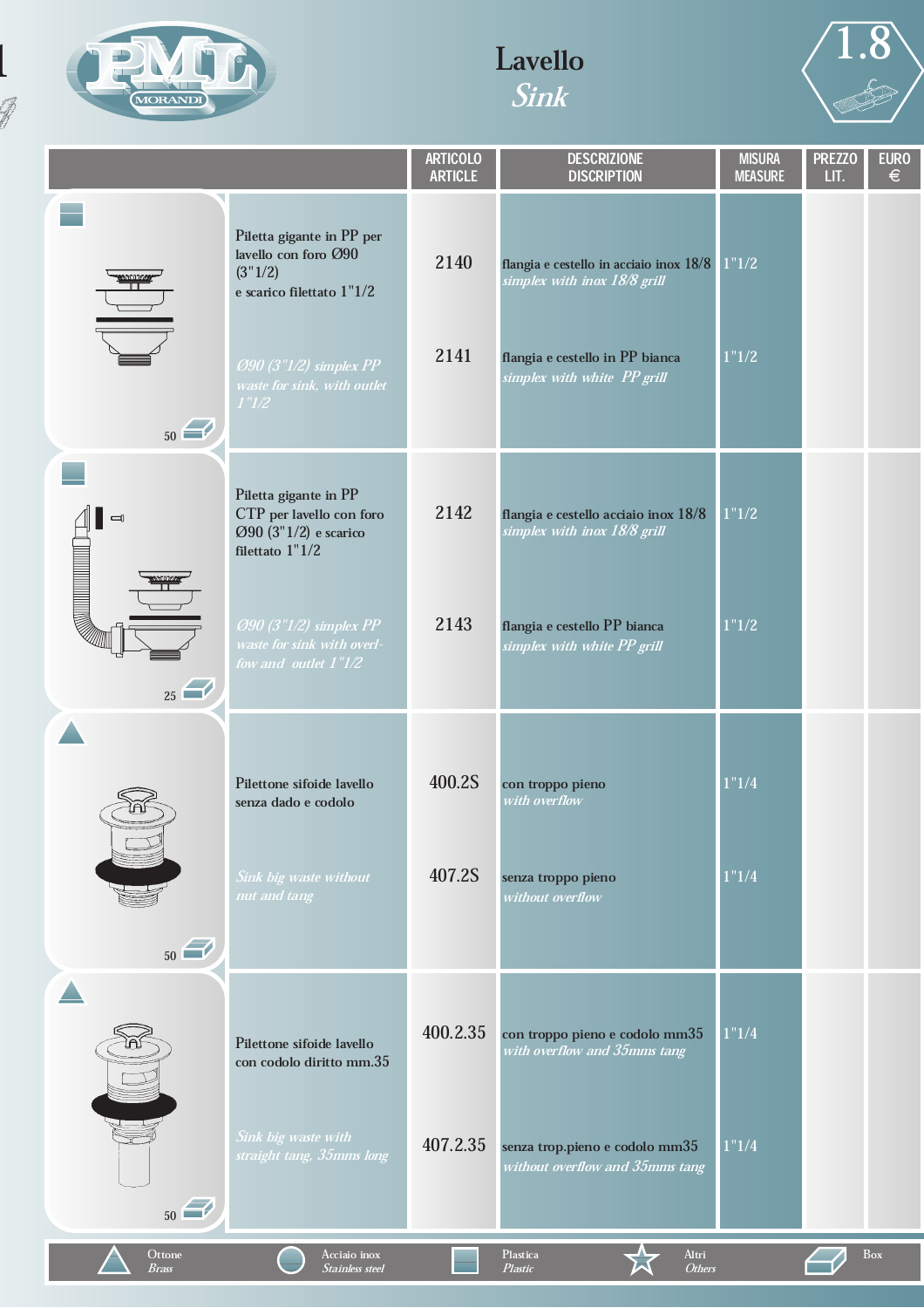





 $\begin{bmatrix} 1 \\ 2 \end{bmatrix}$ 

|                        |                                                      | <b>ARTICOLO</b><br><b>ARTICLE</b> | <b>DESCRIZIONE</b><br><b>DISCRIPTION</b>                                        | <b>MISURA</b><br><b>MEASURE</b> | <b>PREZZO</b><br>LIT. | <b>EURO</b><br>$\in$ |
|------------------------|------------------------------------------------------|-----------------------------------|---------------------------------------------------------------------------------|---------------------------------|-----------------------|----------------------|
|                        |                                                      | 1121.280<br>1121.380              | tappo con triangolo<br>plug with triangle                                       | 1"1/4x@80<br>1"1/2x@80          |                       |                      |
|                        | Piletta gattinara<br>in ottone per lavello           | 1122.280<br>1122.380              | tappo con maniglia<br>plug with handle                                          | 1"1/4x@80<br>1"1/2x@80          |                       |                      |
|                        | brass simplex waste<br>for sink                      | 1123.280<br>1123.380              | tappo con catena cm25 e anello<br>plug with chain cm25 and ring                 | 1"1/4x@80<br>1"1/2x@80          |                       |                      |
| $_{50}$                |                                                      | 1124.280<br>1124.380              | tappo con catena cm25 e vite<br>plug with chain cm25 and stay m4x50 $^{\prime}$ | 1"1/4x@80<br>1"1/2x@80          |                       |                      |
|                        |                                                      | 1152.280<br>1152.380              | tappo con triangolo<br>plug with triangle                                       | 1"1/4x080<br>1"1/2x@80          |                       |                      |
|                        | Piletta gattinara in<br>POLIPROPILENE per<br>lavello | 1153.280<br>1153.380              | tappo con maniglia<br>plug with handle                                          | 1"1/4x@80<br>1"1/2x@80          |                       |                      |
|                        | PP simplex waste for sink                            | 1154.280<br>1154.380              | tappo con catena cm25 e anello<br>plug with chain cm25 and ring                 | 1"1/4x@80<br>1''1/2x080         |                       |                      |
| 50                     |                                                      | 1155.280<br>1155.380              | tappo con catena cm25 e vite<br>plug with chain cm25 and stay m4x50             | 1"1/4xO80<br>1"1/2x@80          |                       |                      |
|                        |                                                      |                                   |                                                                                 |                                 |                       |                      |
|                        |                                                      | 600.20                            | con aereatore                                                                   | cm.20                           |                       |                      |
|                        |                                                      | 600.25<br>600.30                  | with aerator                                                                    | cm.25<br>cm.30                  |                       |                      |
|                        |                                                      | 601.20                            | con rompigetto in ottone<br>with brass jet-breaker                              | cm.20                           |                       |                      |
|                        | Bocca a "S" universale<br>con attacco da 3/4         | 601.25<br>601.30                  |                                                                                 | cm.25<br>cm.30                  |                       |                      |
|                        | 3/4 "S" universal swivel<br>spout                    | 602.20                            | con rompigetto in ABS cromato<br>whit chromed ABS jet-breaker                   | cm.20                           |                       |                      |
|                        |                                                      | 602.25<br>602.30                  |                                                                                 | cm.25<br>cm.30                  |                       |                      |
|                        |                                                      |                                   |                                                                                 |                                 |                       |                      |
| 50                     |                                                      |                                   | bocca Ø18 con spessore 0,75<br>Ø18 spout with 0,75 thickness                    |                                 |                       |                      |
| Ottone<br><b>Brass</b> | Acciaio inox<br><b>Stainless steel</b>               |                                   | Plastica<br>Altri<br>Plastic<br><b>Others</b>                                   |                                 |                       | Box                  |